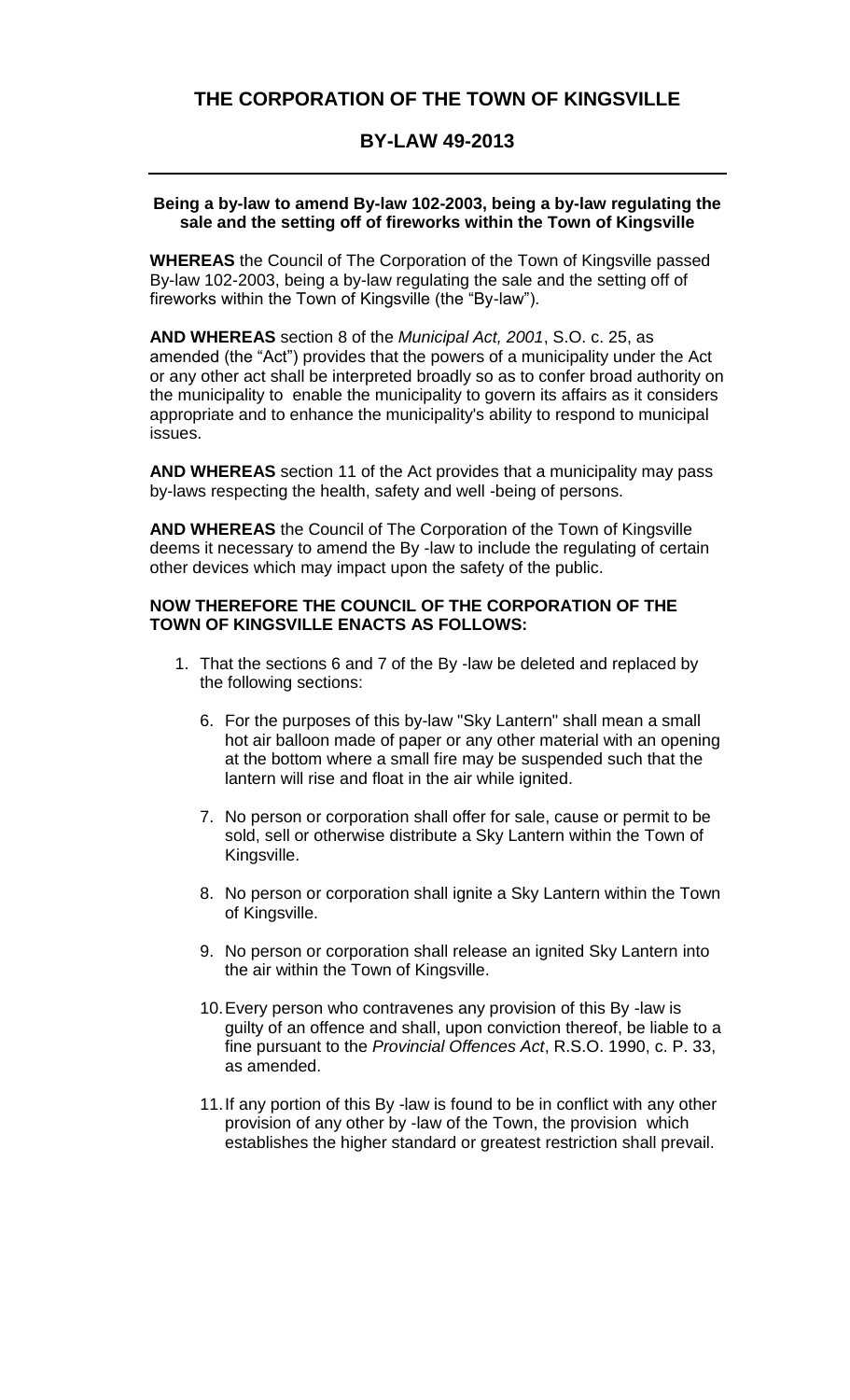2. This by -law shall come into full force and effect upon third reading and being finally passed.

**READ A FIRST, SECOND AND THIRD TIME AND FINALLY PASSED THIS 12th DAY OF AUGUST, 2013.**

**MAYOR, Nelson Santos**

**CLERK, Ruth Orton-Pert**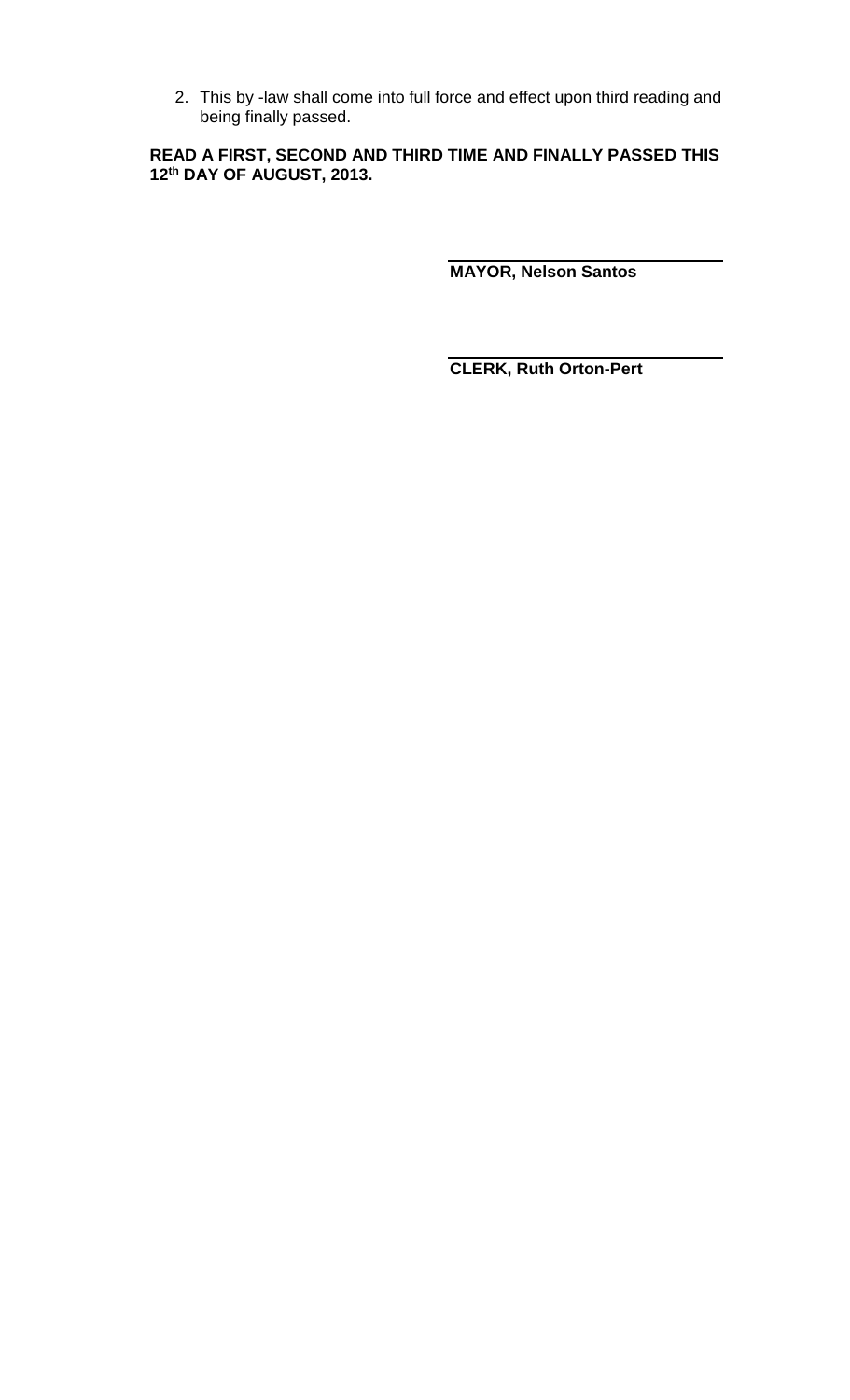# **THE CORPORATION OF THE TOWN OF KINGSVILLE**

### **BY-LAW 102-2003**

#### **Being a by-law regulating the sale and the setting off of fireworks within the Town of Kingsville**

**WHEREAS** Section 121(1) of the Municipal Act, S.O. 2001, c. 25, provides that a municipality may prohibit and regulate the sale of fireworks and the setting off of fireworks;

**AND WHEREAS** Section 121(1) of the Municipal Act, S.O. 2001, c. 25, provides that where the activities described under Section 121(1) of said Act are prohibited by by-law, a permit may be obtained from the municipality for those activities and the municipality may impose conditions for obtaining, continuing to hold and renewing the permit, including the submission of plans;

**AND WHEREAS** the Council of The Corporation of the Town of Kingsville deems it expedient to pass such a By-law.

### **NOW THEREFORE THE COUNCIL OF THE CORPORATION OF THE TOWN OF KINGSVILLE ENACTS AS FOLLOWS:**

- 1. It shall be unlawful for any person or corporation to offer fireworks for sale within the Town of Kingsville, except for the days and dates as mentioned in this By-law;
	- a) Seven (7) days before and on the third (3rd) Monday of the month of May, being Victoria Day;
	- b) Seven (7) days before and on the 1st day of July, being Canada Day;
	- c) Seven (7) days before and on the 1st Monday of August of each year, being the Civic Holiday;
	- d) Seven (7) days before and on the 1st Monday of September of each year, being Labour Day, and;
	- e) Seven (7) days before and on December 31st of each year, being New Year's Eve Day;
- 2. It shall be unlawful for any person or corporation to set off any fireworks within the Town of Kingsville, except for the days and dates as mentioned in this By-law;
	- a) The 3rd Monday of the month of May, being Victoria Day;
	- b) The 1st day of July, being Canada Day;
	- c) The 1st Monday of August, being the Civic Holiday;
	- d) The 1st Monday of September, being Labour Day;
	- e) The 31st of December, being New Year's Eve Day, and;
	- a) The date of any community functions approved by the Council for the Town of Kingsville.
- 3. It shall be unlawful for any person or corporation to set off fireworks in any public place including, but not limited to, public parks, streets, roads, and alleys without the previous consent of the Council for The Corporation of the Town of Kingsville.
- 4. A permit allowing the sale and setting off of fireworks on days and dates other than those set out in this By-law may be obtained upon application to Council for The Corporation of the Town of Kingsville. Council may